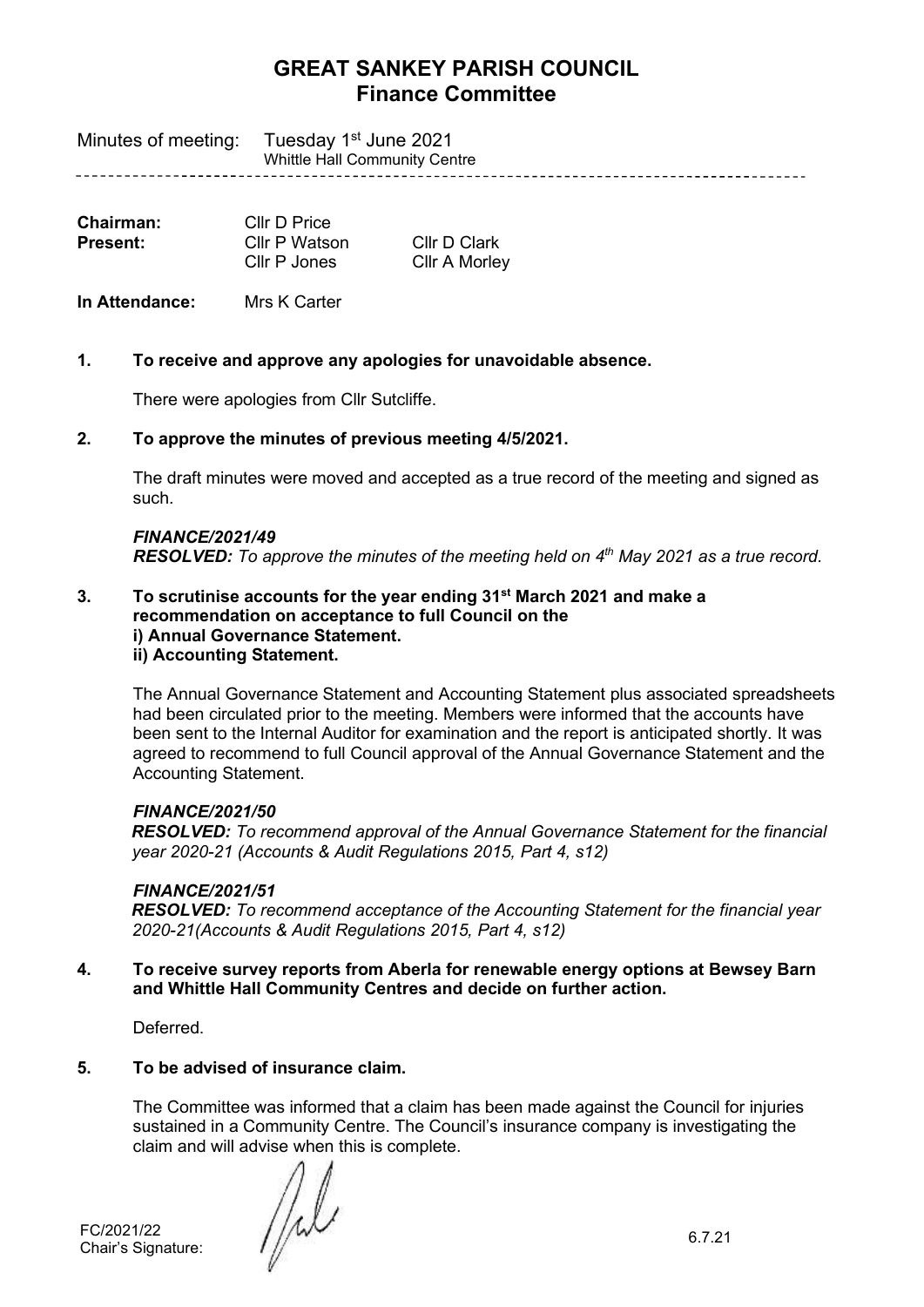| Minutes of meeting: | Tuesday 1 <sup>st</sup> June 2021    |
|---------------------|--------------------------------------|
|                     | <b>Whittle Hall Community Centre</b> |

### **6. To review provision of tablets for Councillor use.**

When the Council made a move towards paperless meetings in 2014, a tablet was offered to those Councillors who did not have their own device. These are no longer fit-for-purpose due to their age. It was agreed that no Councillor should be disadvantaged through lack of access to an appropriate devise and this offer should still be open to Councillors. New devices will be purchased as necessary (max. £350 per device). Members should contact the Parish Office if one is required. Email addresses for Councillors were also discussed and additional gs-pc.net addresses will be acquired if necessary. The Council currently has 3 spare addresses that may be used, extra addresses can be obtained at £5/month. It was also noted that the policy for tablet use may need updating; this will be redrafted for review at a future meeting.

#### *FINANCE/2021/52*

*RESOLVED: To recommend the purchase of tablets/laptops for Councillor use if required as well as Parish Council email addresses. Maximum budget for devices to be £350; additional email addresses £5/month. To redraft and review the policy for tablet use (LGA 1972 s111).*

#### **7. To be updated on the volunteer group Good Neighbours WA5 at Hood Lane Community Centre.**

The volunteer group will shortly be finishing its activities and an event is planned to thank all those who have helped over the last year including volunteers and local businesses. A request has been made to help with funding for certificate frames and a small buffet. The Parish Council supported the group in the last financial year and assigned £6000 to purchase essential items. Not all of this was spent but the budget category was not carried forward to the new financial year. Members agreed that the Parish Council should contribute towards this event; the group has helped numerous Great Sankey residents during the pandemic and deserves recognition. A budget of £350 was allocated to put towards the purchase of certificate frames and the buffet.

#### *FINANCE/2021/53*

*RESOLVED: To allocate a budget of £350 for the volunteer group, Good Neighbours WA5, to put towards the purchase of certificate frames and buffet for all those who have helped during the pandemic (LGA 1972, s137).*

#### **8. To scrutinise financial expenditure arising since the last meeting, including payments by Direct Debit.**

A list of payments to be made had been circulated prior to the meeting; all were authorised.

| <b>Presented By</b>         | <b>Description</b>              | <b>Amount</b> |
|-----------------------------|---------------------------------|---------------|
| Trade UK                    | <b>Centre Maintenance</b>       | £19.27        |
| Rospa Play Safety           | Tim Parry annual inspection fee | £103.20       |
| <b>B&amp;B Hygiene Ltd</b>  | Cleaning supplies               | £162.05       |
| Office Depot                | Office stationery               | £214.04       |
| <b>Steve Mahon Plumbing</b> | <b>Gas Safety Certificates</b>  | £260.00       |
| Andrew Jones Landscapes     | Grounds maintenance TP/CWF      | £1,250.00     |

FC/2021/23<br>Chair's Signature:

 $\frac{1}{\sqrt{2}}$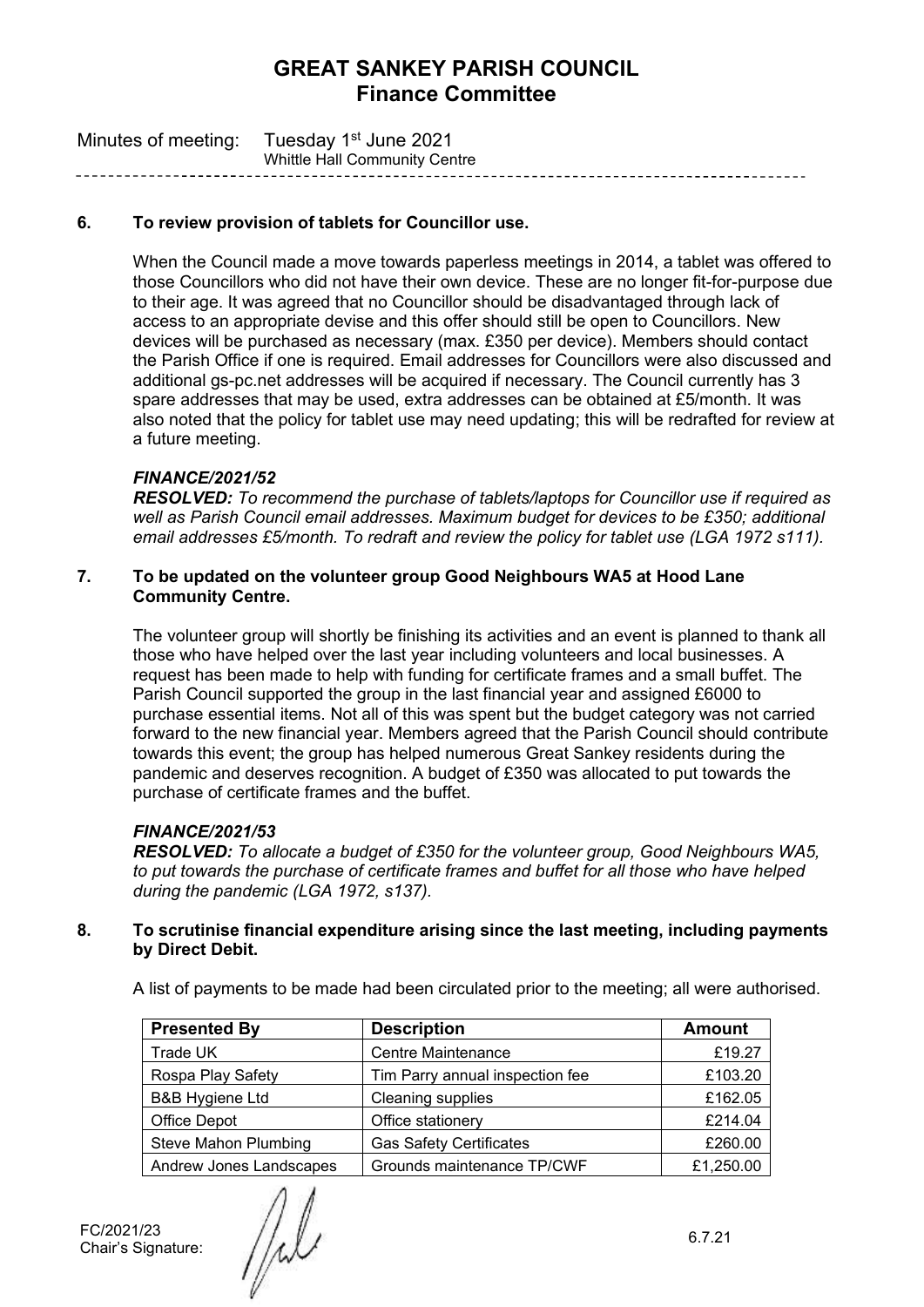Minutes of meeting: Tuesday 1<sup>st</sup> June 2021 Whittle Hall Community Centre

| <b>Equals Buisness</b> | Pre-paid card top-up | £137.36   |
|------------------------|----------------------|-----------|
|                        | <b>Total</b>         | £7,816.42 |

### *FINANCE/2021/54*

*RESOLVED: To authorise all payments listed above (under LGA 1976 s19 or LGA 1972 s101, 111, 112, 133, 142 or 137).* 

The following direct debits on the Council's account during April were also checked and approved:

| ВT                    | 01/04/2021 | WIFI/Telephone                  | WH-Hall      | 76.68    |
|-----------------------|------------|---------------------------------|--------------|----------|
| <b>BT</b>             | 01/04/2021 | WIFI/Telephone                  | WH-Office    | 124.60   |
| Water Plus            | 01/04/2021 | Water charges                   | <b>HM</b>    | 37.83    |
| Water Plus            | 01/04/2021 | Water charges                   | WH           | 34.00    |
| Water Plus            | 01/04/2021 | Water charges                   | <b>BB</b>    | 91.88    |
| <b>KCOM Group plc</b> | 06/04/2021 | e-mail hosting/microsoft office | Office       | 45.58    |
| ВT                    | 08/04/2021 | WIFI/Telephone                  | <b>HM</b>    | 121.56   |
| <b>SWALEC GAS</b>     | 12/04/2021 | Gas                             | WH           | 328.39   |
| <b>SWALEC GAS</b>     | 12/04/2021 | Gas                             | <b>BB</b>    | 1200.76  |
| <b>SWALEC</b>         | 15/02/2021 | Electricity                     | <b>HM</b>    | 190.69   |
| <b>SWALEC</b>         | 19/02/2021 | Electricity                     | <b>HL</b>    | 59.01    |
| <b>SWALEC GAS</b>     | 26/04/2021 | Gas                             | <b>HM</b>    | 42.43    |
| SWALEC GAS            | 26/04/2021 | Gas                             | HL.          | 61.38    |
| <b>BT</b>             | 30/04/2021 | WIFI/Telephone                  | WH - Hall    | 80.88    |
| ICO                   | 30/04/2021 | Data Protection Register        | Office       | 35.00    |
| Utility Warehouse     | 30/04/2021 | Phone charges                   | Office       | 87.40    |
|                       |            |                                 | <b>Total</b> | £2618.07 |

#### **9. To consider any quotes received and authorise or make recommendations to full Council where appropriate.**

Quote 1: gas and electricity contract renewal quotes. The contracts are due for renewal in March 2022; quotes (all from renewable energy sources) have been received for supply after this date with the recommended option from Pozitive for a 3-year contract. After discussion, it was agreed to defer the decision for three months and consider any new contract along with the anticipated report from Aberla for solar PV and air source heat pumps as these may impact each other.

# *FINANCE/2021/55*

*RESOLVED: To defer a decision on the renewal of energy supply for the community centres for three months and review after the report from Aberla has been received.*

FC/2021/24<br>Chair's Signature:

 $\frac{1}{\sqrt{2}}$